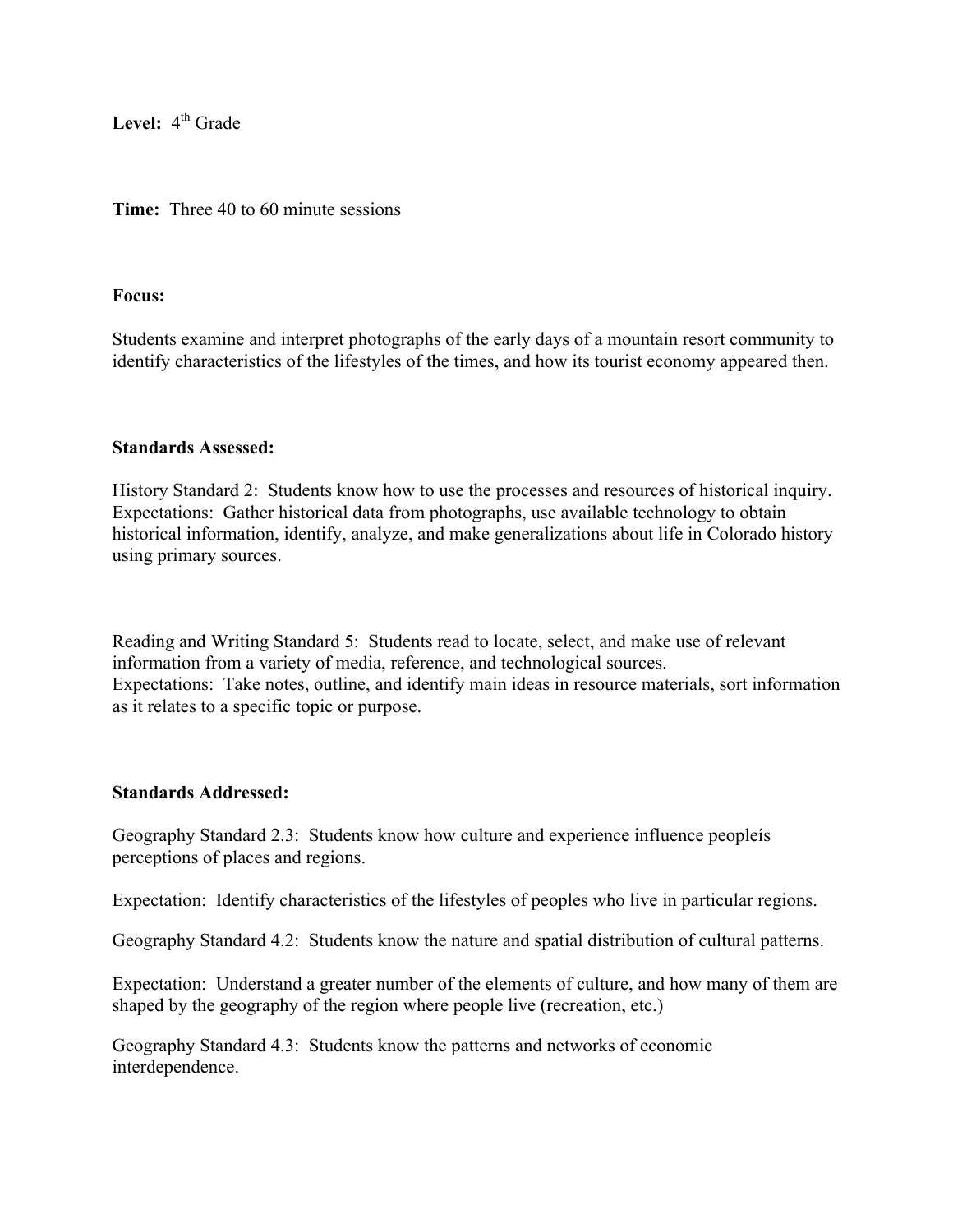Expectations: Identify major economic activities in Colorado.

Reading and Writing Standard 2: Students write and speak for a variety of purposes and audiences.

Expectations: Generate topics and develop ideas for a variety of writing purposes, organize their writing, choose vocabulary that communicates their message clearly and precisely, create readable documents.

**Assessment:** Students take notes, and then write a **letter home** describing their visit to Grand Lake at the turn of the century.

They must include references to what life is like at the time, and to various activities available in the area.

Look for examples and details supporting main ideas in the finished letter.

# **Materials/Teacher Preparation**

- Computers with internet access to bookmarked site www.kauffmanhouse.org.
- Examples of modern-day family vacation photo albums or loose photos,
- either teacher-provided or brought to school by students, and/or a vacation-theme book
- such as *Margaretís Magnificent Colorado Adventure*, Julie Danneberg, Westcliffe Publishers.
- Landform map(s) of Colorado.
- Writing supplies with letter form model, if needed.
- Supplies for note-taking, copies of Two-Column Note Sheet iif desired.

# **Possible Procedure:**

First Session:

- 1. (Students should already be somewhat familiar with tourism as an economycommon to many Colorado locations, as part of the Colorado History curriculum.) Show your photo album, or have a few students share their vacation photos. Stress that these are primary source materials, as they are the original artifacts of events.
- 2. Explain that much can be observed and learned from photos: the type of activity, the season and place the event occurred, how the people felt about the activity, etc.
- 3. Challenge students to observe carefully a series of photos (student brought or teacherprovided) and infer as much as possible from the clues in the photos. Discuss and enjoy.
- 4. Explain that the class will be taking a **photo trip** to Grand Lake, Colorado. Use landform map materials to learn a bit about the Grand Lake landscape and elevation. Ask what the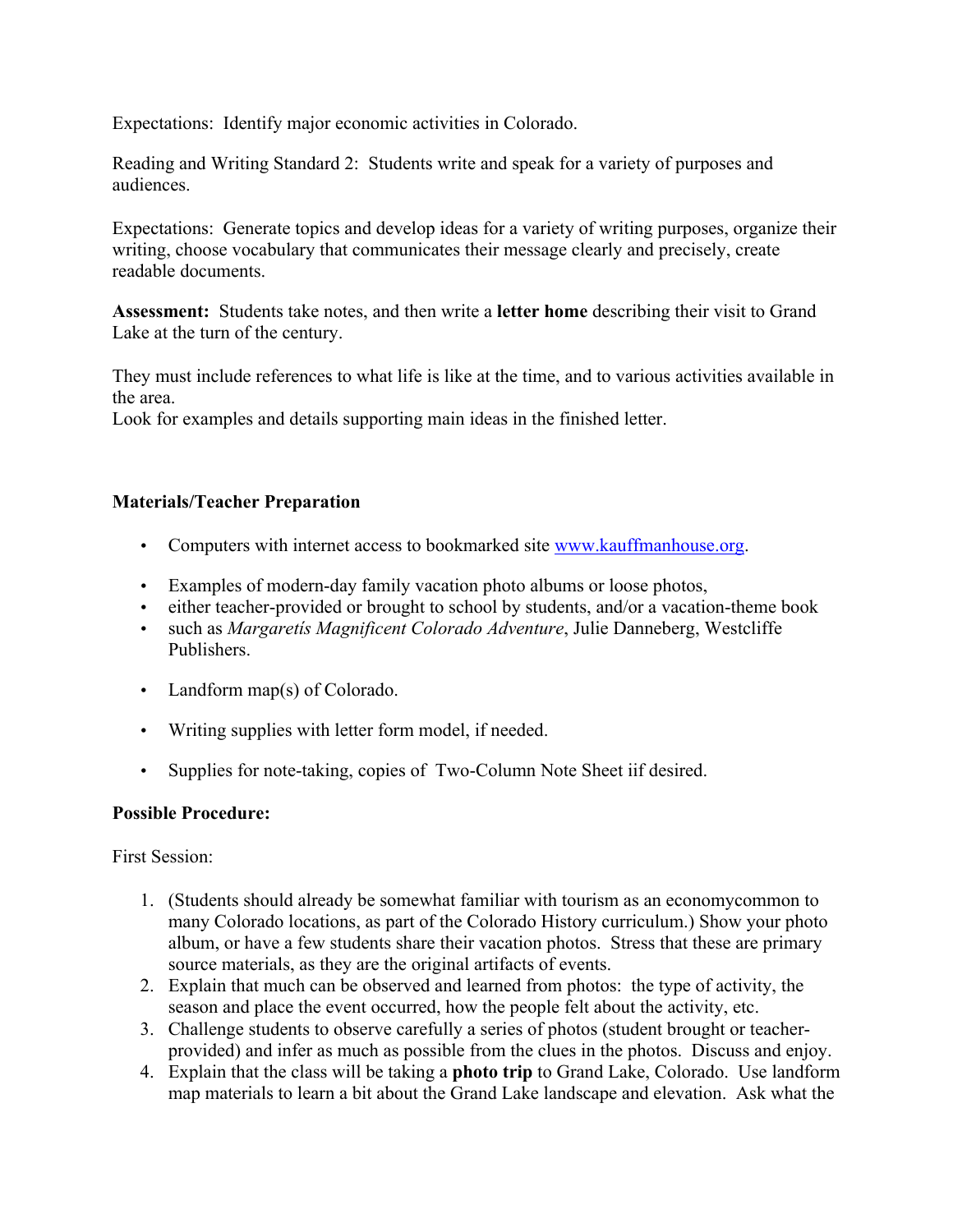students might expect to see there today, what the climate might be, and other information accessible through map-reading.

- 5. Explain that, since Grand Lake is in the Rocky Mountains, it is a vacation spot for people because of its lakes, mountain trails, and western flavor. Ask what students might do for fun in a visit to Grand Lake: e.g., hike mountain trails, horse-back ride, swim, boat, play in snow, enjoy beautiful surroundings. Review how important tourism is in the economy of many places in Colorado.
- 6. Ask what students might see there if it were possible to go back in time to the turn of the century - what would be the same (e.g. landforms, climate) and what would be different (e.g. people's lifestyle details).
- 7. Students access www.kauffmanhouse.org and itourî the Grand Lake olden-days information, looking carefully at the photos. Stop them occasionally to share what they have noticed that is interesting or unexpected.

Second session:

- 1. Discuss a bit about what students noticed in Session 1. What would they have liked to do if they were on vacation in Grand Lake then? What seemed the same as today, what seemed different?
- 2. Explain that students are to revisit the Grand Lake olden-days photos, and are to take notes on what they observe.
- 3. Brainstorm and chart some important areas to record (e.g. Grand Lakeís landscape and why people came to visit, how people dressed, where they lived, what they did for fun, how they traveled.)
- 4. Review and/or set up note-taking procedures, using Two-Column Note Sheet if desired.
- 5. Students revisit www.kauffmanhouse.org, taking notes as they observe culturally significant details in photos.

Third Session:

- 1. Review friendly letter form, and the requirements of the assessment. Emphasize how important it is to include details of daily life as well as vacation activities, so the reader of the letter gets the flavor and feeling of both the Grand Lake area and the lifestyles of the turn of the century.
- 2. Students write. Students share their letters.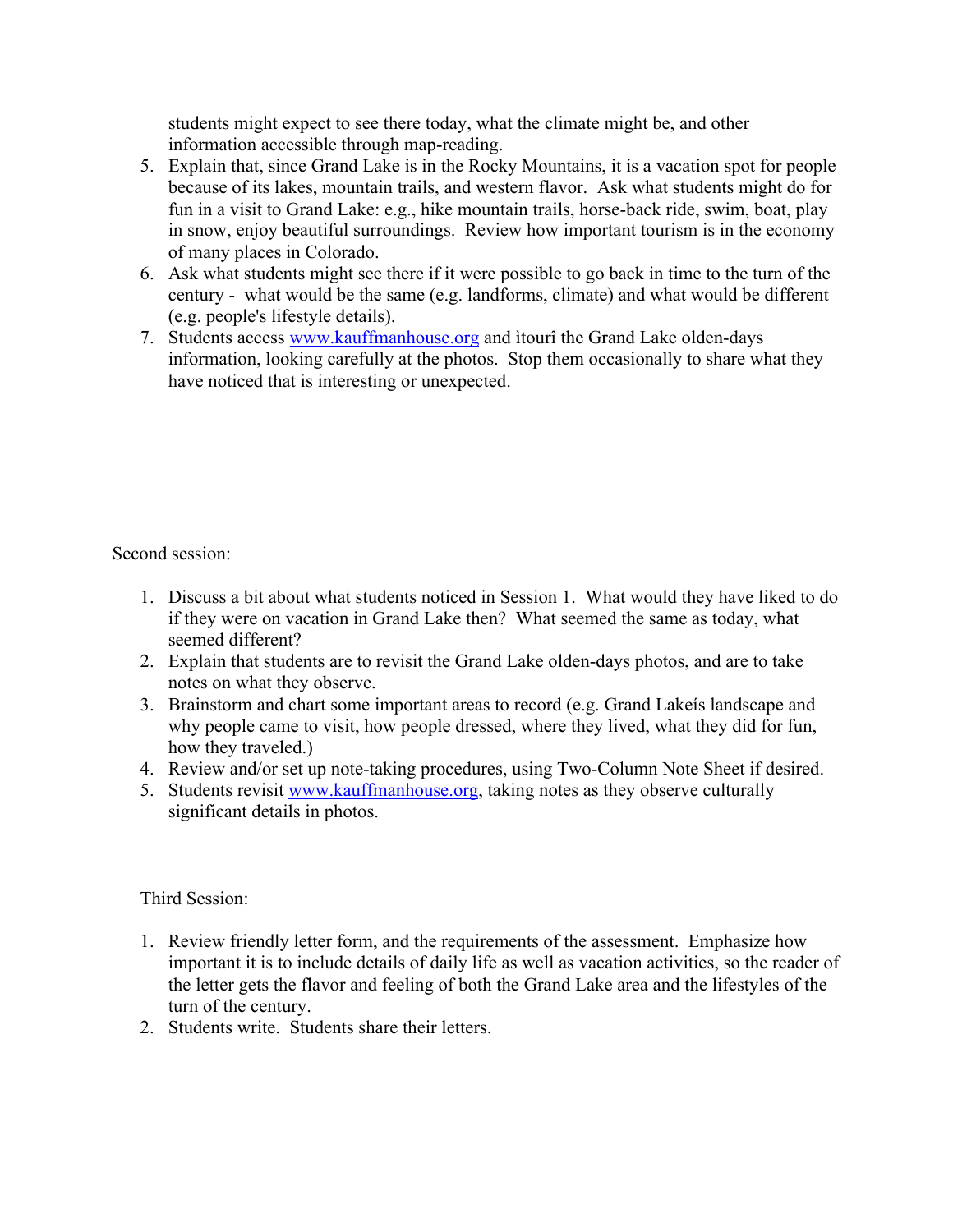**Support Materials:** Visiting Grand Lake in the Olden Days: Two-Column Note Sheet

| <b>Name</b>                                                  |  |  |
|--------------------------------------------------------------|--|--|
| Visiting Grand Lake in the Olden Days: Two-Column Note Sheet |  |  |
| <b>Grand Lake landscape</b>                                  |  |  |
|                                                              |  |  |
|                                                              |  |  |
|                                                              |  |  |
|                                                              |  |  |
|                                                              |  |  |
|                                                              |  |  |
|                                                              |  |  |
|                                                              |  |  |
|                                                              |  |  |
|                                                              |  |  |
|                                                              |  |  |
| How people dressed                                           |  |  |
|                                                              |  |  |
|                                                              |  |  |
|                                                              |  |  |
|                                                              |  |  |
|                                                              |  |  |
|                                                              |  |  |
| Where people lived                                           |  |  |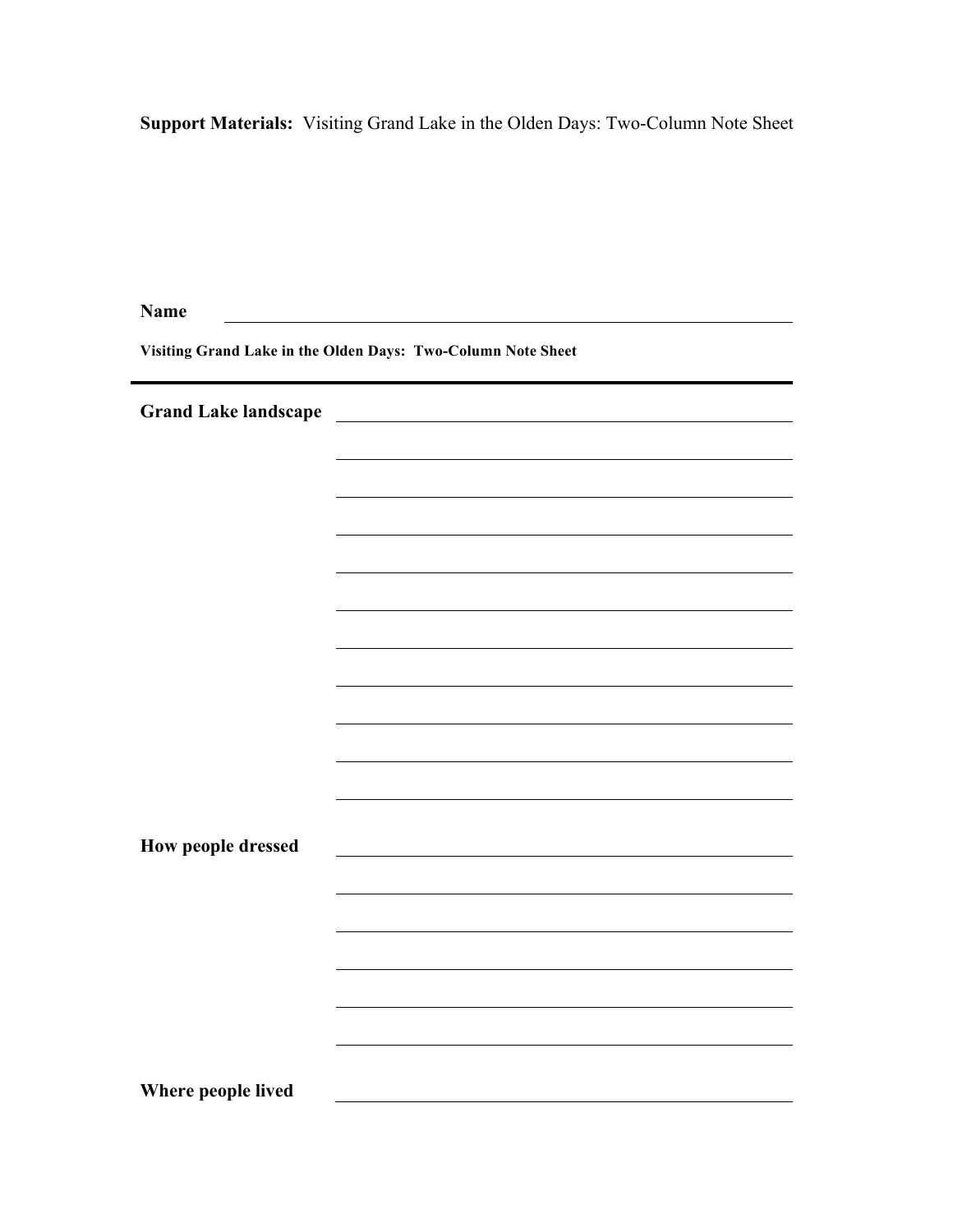| <b>Fun Activities</b>       |  |
|-----------------------------|--|
|                             |  |
|                             |  |
|                             |  |
|                             |  |
|                             |  |
|                             |  |
|                             |  |
|                             |  |
|                             |  |
|                             |  |
|                             |  |
|                             |  |
| <b>Travel to Grand Lake</b> |  |
|                             |  |
|                             |  |
|                             |  |
|                             |  |
|                             |  |
| <b>Other information</b>    |  |
|                             |  |
|                             |  |
|                             |  |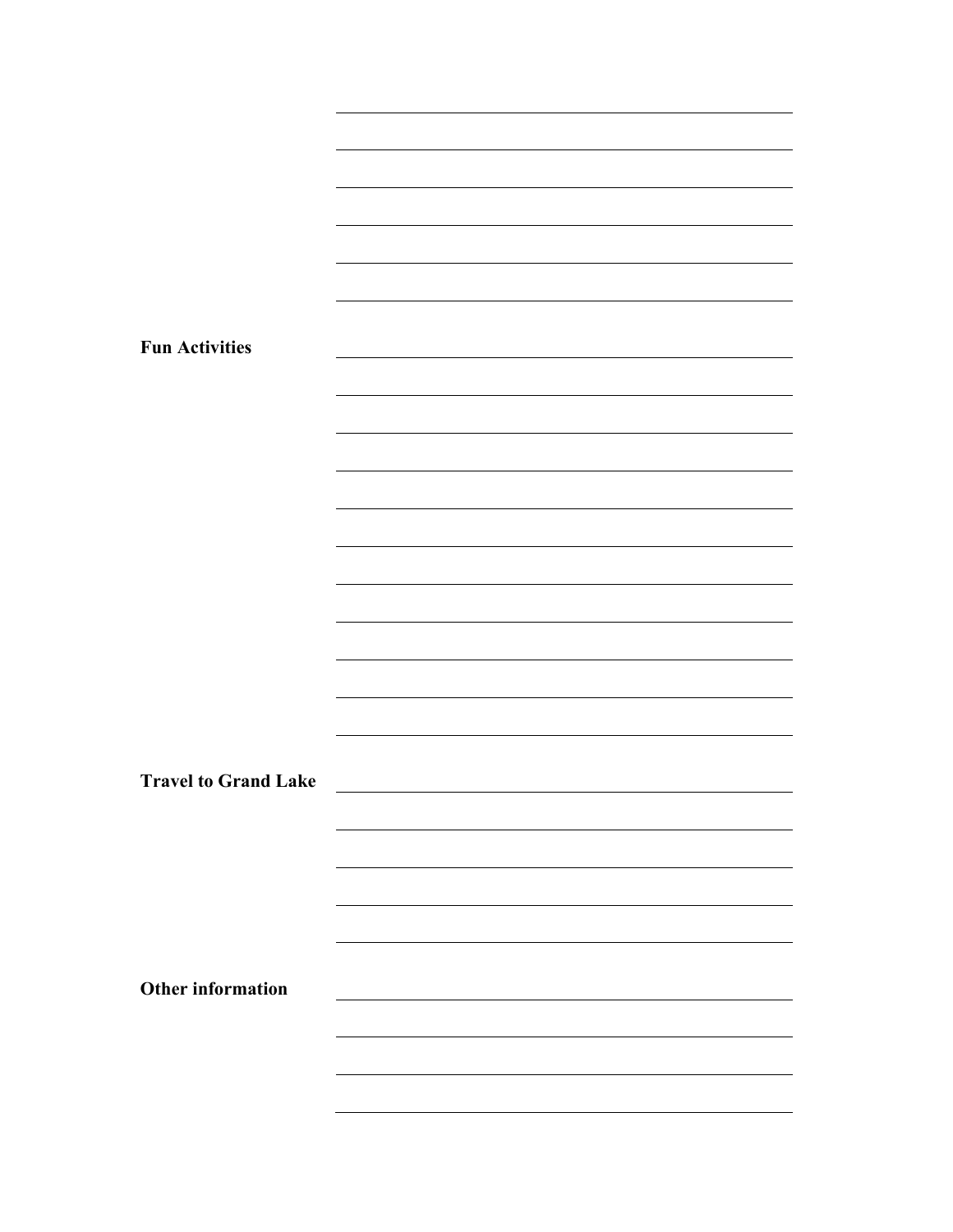# **Visiting Grand Lake in the Olden Days**

#### **Assessment Rubric\***

Student's Name:

| My notes show that I carefully<br>examined the pictures of Grand Lake<br>life at the turn of the century. I was<br>careful to write details and examples in<br>my notes to show what life was like at<br>the time, and the activities that were<br>available for visitors and residents. |  |
|------------------------------------------------------------------------------------------------------------------------------------------------------------------------------------------------------------------------------------------------------------------------------------------|--|
| My letter home told enough of the<br>details about life in Grand Lake. The<br>reader will get the flavor and feeling of<br>the Grand Lake area lifestyle at the turn<br>of the century.                                                                                                  |  |

<u> 1989 - Johann Barbara, martin a</u>